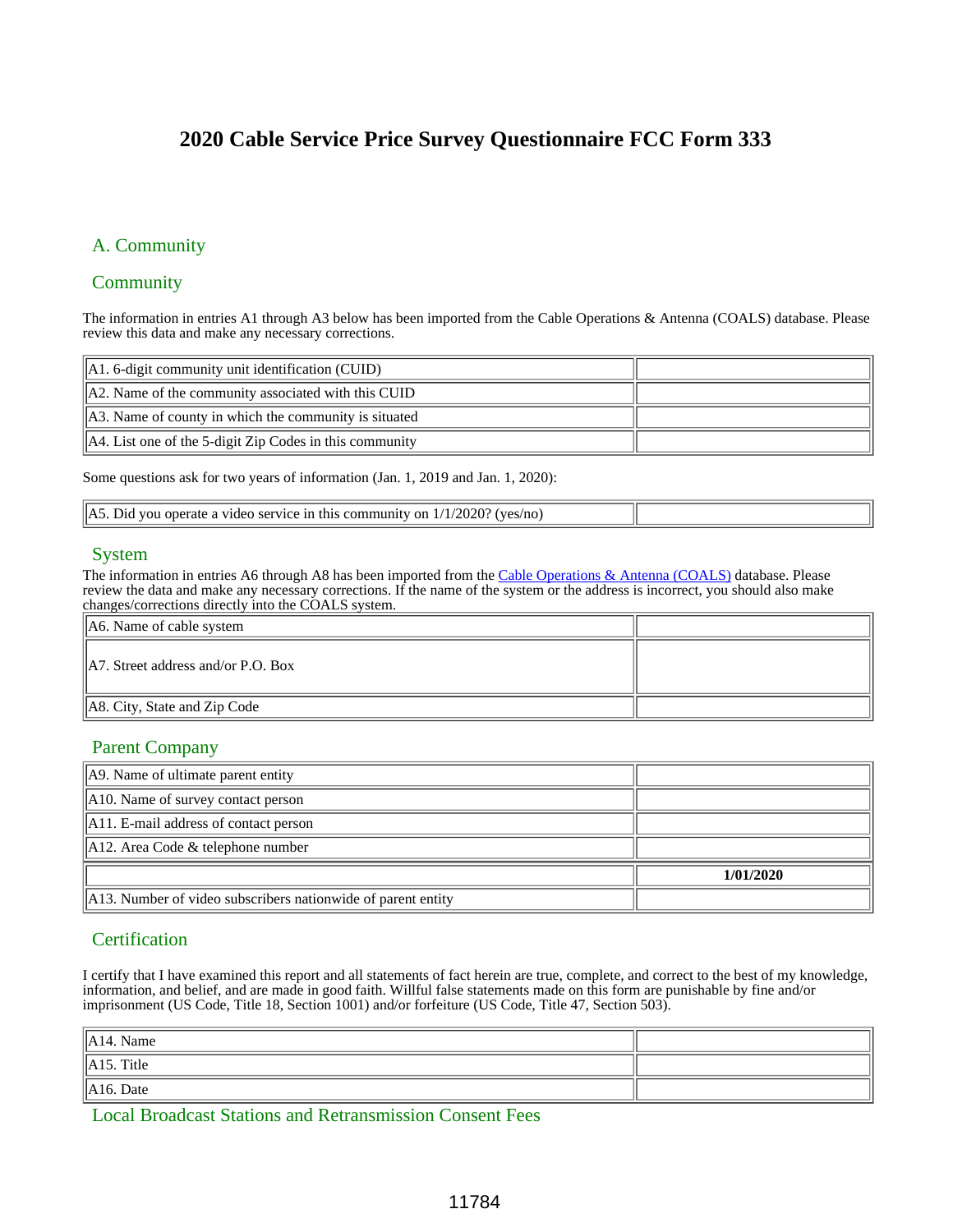The next questions refer to local broadcast stations that your cable system carries. The questions are required by Congress and refer to retransmission consent fees paid to broadcasters. Please provide information at the community level or the smallest system level at which records are kept. Below are several terms you'll need to understand to answer the questions.

Cable systems carry local broadcast stations under either retransmission consent agreement or must-carry rights. Under retransmission consent, any cable operator that offers a station to its subscribers must pay retransmission consent fees to the station or obtain another agreement allowing it to carry the station. Under must-carry rights, the cable operator must provide the station to its subscribers but the station cannot require fees.

A broadcast station is identified by its call sign; e.g. WXYZ. It is important to note, however, that one broadcast station may transmit multiple channels. For example, in addition to WXYZ's primary channel of network programming (e.g. CBS network), WXYZ may transmit multiple multicast sub-channels (e.g. WXYZ-DT2 and WXYZ-DT3) which your cable system carries on separate channels. A multicast sub-channel often shows a different network (e.g. QUBO, Comet, MeTV, etc.) than the primary channel. Multicast sub-channels are often identified in the channel lineup by network name, and not always by call sign. To answer these questions, you'll need to find out which channels in your channel lineup are multicast sub-channels of broadcast stations.

| Local Broadcast Stations*                                                                                              | 1/1/2019 | 1/1/2020 |
|------------------------------------------------------------------------------------------------------------------------|----------|----------|
| A17. How many stations were carried under retransmission consent agreement?                                            |          |          |
| A18. How many stations were carried under must-carry rights?                                                           |          |          |
| Multicast Sub-channels**                                                                                               | 1/1/2019 | 1/1/2020 |
| A19. For the stations carried under retransmission consent agreement, how many<br>multicast sub-channels were carried? |          |          |
| A20. For the stations carried under must-carry rights, how many multicast sub-channels<br>were carried?                |          |          |

\*In the example above, WXYZ would count as one station under either A17 or A18, depending on its retransmission consent/must-carry status, regardless of whether the station is carried in both SD and HD.

\*\* In the example, WXYZ has two multicast sub-channels, WXYZ-DT2 and WXYZ-DT3.

|                                                                                         | 2018   | 2019   |
|-----------------------------------------------------------------------------------------|--------|--------|
| $ A21$ . Total annual amount paid to local broadcasters in retransmission consent fees* | \$0.00 | \$0.00 |
| A22. Number of subscribers subject to retransmission consent fees**                     |        |        |
| $A$ Average Annual Fees per Subscriber (A21/A22; automatically calculated)              | \$0.00 | \$0.00 |
|                                                                                         |        |        |

\* Do not include other fees paid to broadcasters such as copyright royalties.

\*\* If subscriber counts are available at the monthly level, report average monthly subscribers under retransmission consent agreement in each year.

Local Broadcast Channels by Standard and High Definition

| <b>Number of Local Broadcast Channels on 1/1/2020</b>                                                                                                                                                       | Standard<br>Definition | <b>High Definition</b> |
|-------------------------------------------------------------------------------------------------------------------------------------------------------------------------------------------------------------|------------------------|------------------------|
| $\parallel$ A23. How many primary channels of local broadcast stations are carried with basic<br>service? (If shown in both SD and HD, count once under SD and again under HD.)                             |                        |                        |
| $\parallel$ A24. How many multicast sub-channels of broadcast stations are carried in your channel<br>llineup with any programming service (do not include the primary channel reported<br>$\ $ above $)$ ? |                        |                        |

### Section B. Prices, Channels, and Subscribers

#### Cable Service Tiers

Basic Service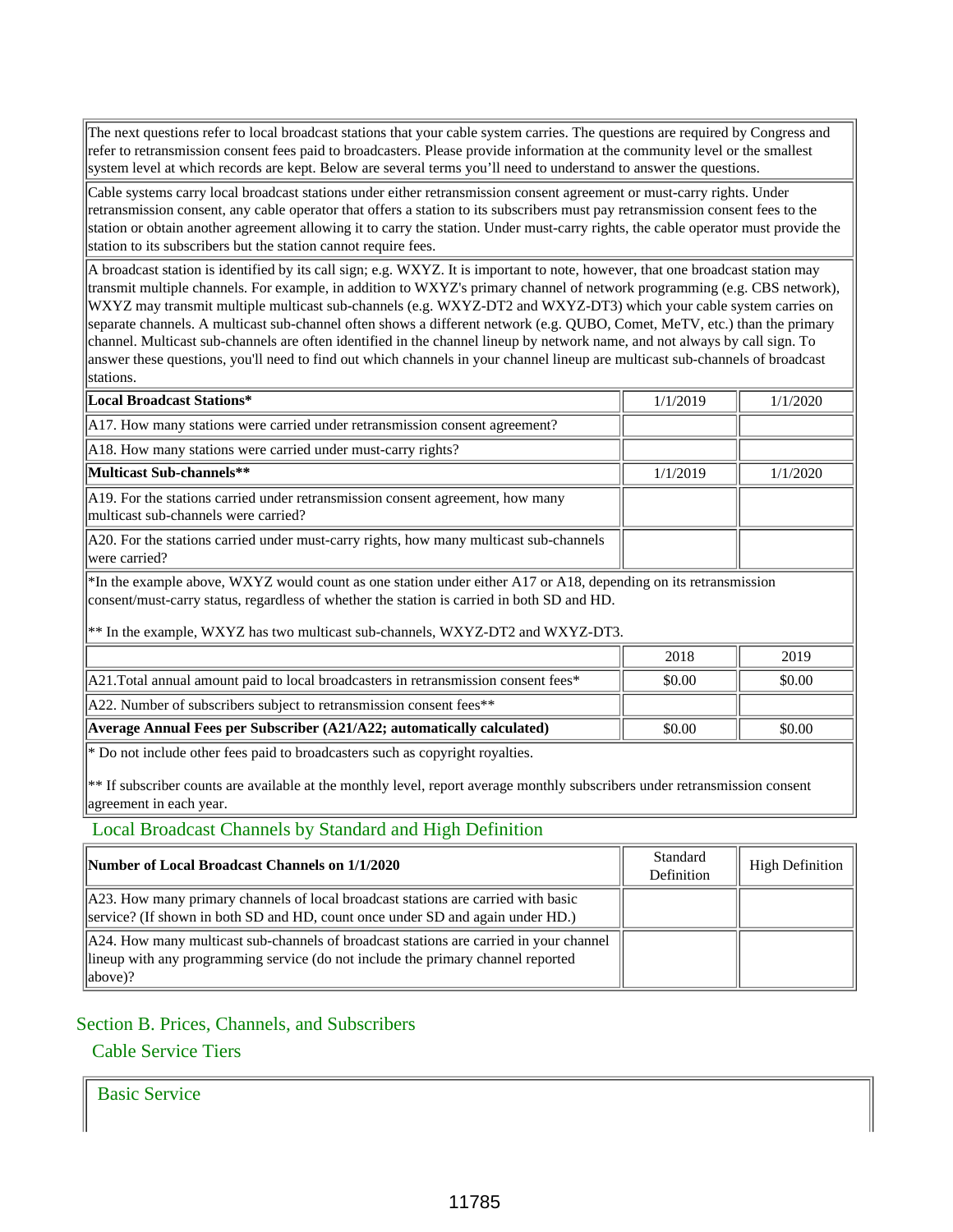Basic service is the entry level video (cable) TV programming service that subscribers can purchase. Typically, basic service is a "limited basic" which consists only of local broadcast channels; any public, educational, and governmental access channels; and sometimes a few national and/or other channels. In contrast to "limited basic", some operators only offer a "bundled basic" with many popular national networks that other operators might offer separately as expanded basic service. For operators who do not offer limited basic, the bundled basic should be reported as both the basic service and the expanded basic service. Whether limited basic or bundled, basic service is the entry level service that is required for all customers.

|                                                                                                         | 1/2019<br>$\mathbf{a}$<br>70 L | /2020<br>m |
|---------------------------------------------------------------------------------------------------------|--------------------------------|------------|
| IR 1<br>"limited<br>c service in the community a<br>above:<br>descr<br>1 basic`<br>1bec<br>as<br>basic. |                                |            |

#### **Expanded Basic Service**

In most cases, expanded basic service includes the limited basic channels plus many popular national networks. However, if you answered "no" to Question B1 (your basic service is not a limited basic) then basic service and expanded basic service are the same.

#### **Next Most Popular Service**

The next most popular service (compared to expanded basic service) offers at least seven additional non-premium, national cable networks.

|                                                                                              | 1/01/2019 | 1/01/2020 |
|----------------------------------------------------------------------------------------------|-----------|-----------|
| $\vert$ B2. Check box if a next most popular service was not offered (1/01/2019, 1/01/2020). |           |           |

**Monthly Programming Price:** In B3-B5, include only the price of programming, do not include equipment lease fees. Also, report the total programming price of each service. For example, if basic service costs \$20 and expanded basic service costs an additional \$45, report a price of \$65 for expanded basic service. If expanded basic service costs \$65 and the next most popular tier of channels costs an additional \$20, report a price of \$85 for the next most popular service.

| <b>Monthly Programming Price</b>     |           |           |
|--------------------------------------|-----------|-----------|
|                                      | 1/01/2019 | 1/01/2020 |
| IB3. Basic Service                   |           |           |
| B4. Expanded Basic Service *         |           |           |
| <b>B5.</b> Next Most Popular Service |           |           |

\* If you answered no to Question B1 (your basic service is not a limited basic), Question B4 is automatically filled with your response to Question B3.

Number of Channels: For each service, separately report the number of standard definition (SD) and high definition (HD) channels, including channels that may require leasing equipment such as a digital converter. For example, if a network is available in both standard and high definition, this counts as one channel under the SD column and as one channel under the HD column.

**Do not count** audio-only channels such as a music suite. Except for "All Video Channels" (Question B9), **do not count** premium, pay-per-view, or video on demand channels.

| <b>Number of Channels</b>     |                            |                        |                            |                        |
|-------------------------------|----------------------------|------------------------|----------------------------|------------------------|
| <b>Service</b>                | 1/01/2019                  |                        | 1/01/2020                  |                        |
|                               | <b>Standard Definition</b> | <b>High Definition</b> | <b>Standard Definition</b> | <b>High Definition</b> |
| IB6. Basic Service            |                            |                        |                            |                        |
| B7. Expanded Basic Service*   |                            |                        |                            |                        |
| B8. Next Most Popular Service |                            |                        |                            |                        |
| B9. All Video Channels **     |                            |                        |                            |                        |

\* If you answered no to Question B1 (your basic service is not a limited basic), Question B7 is automatically filled with your response to Question B6.

\*\* For Question B9, report each individual channel counted in Questions B6-B8 and any additional channels available, including premium, pay-per-view, and video on demand (VOD) channels. If a pay-per-view programming network is available, count it as one channel. Similarly, if a channel shows VOD programming, count it as one channel. For special subscription networks (e.g.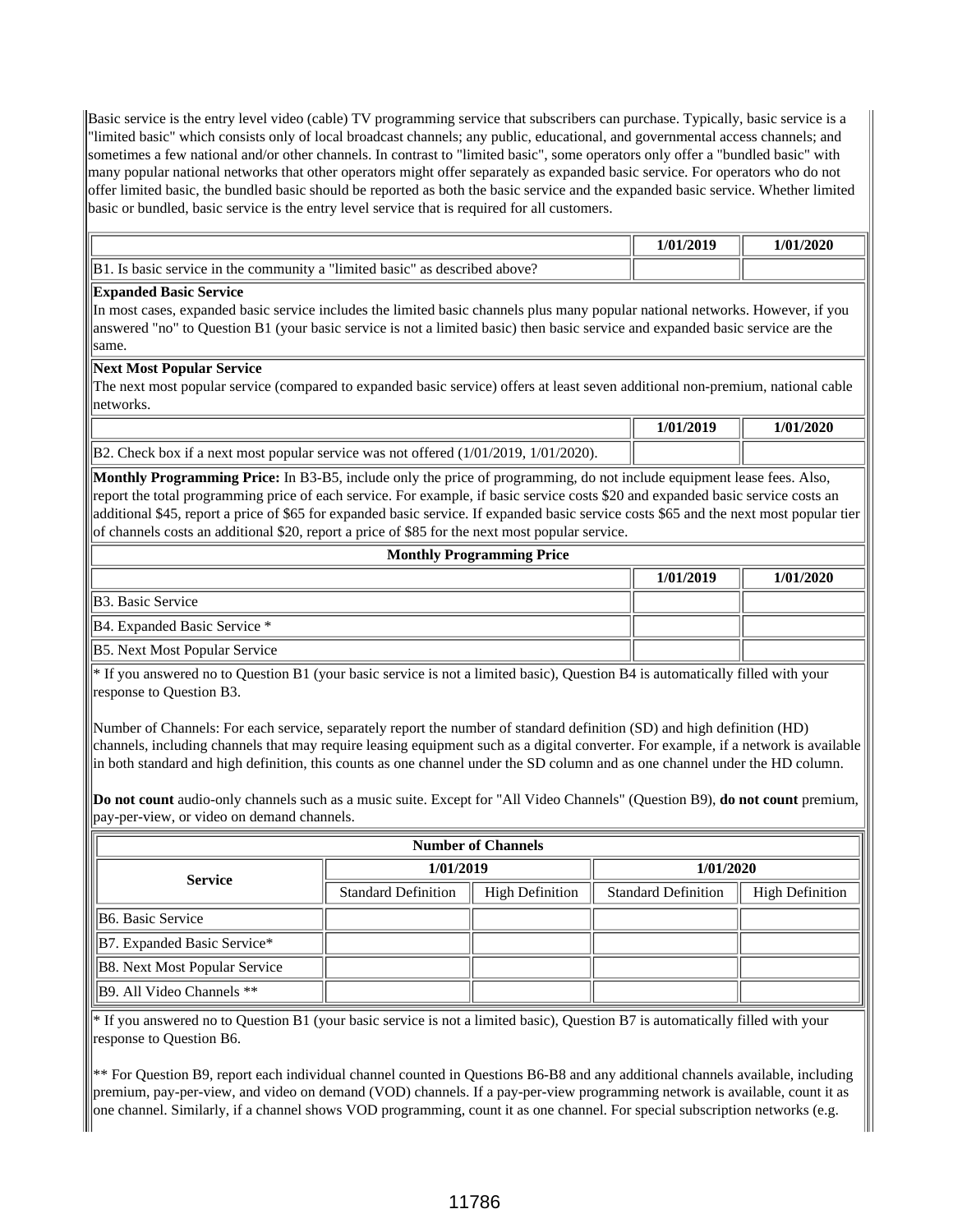MLB Extra Innings), count the network as one channel.

**Subscribers:** If video (cable) subscriber counts are unavailable at the community level, responses to questions B10-B13 may be made at the system level. In defining your system, use the smallest physical system area surrounding the community for which you maintain subscriber counts for video services.

| <b>Number of Video Subscribers</b>                                                                                                                                                                                                                                                                                                                                                                                                                      |            |    |            |    |  |  |  |  |
|---------------------------------------------------------------------------------------------------------------------------------------------------------------------------------------------------------------------------------------------------------------------------------------------------------------------------------------------------------------------------------------------------------------------------------------------------------|------------|----|------------|----|--|--|--|--|
|                                                                                                                                                                                                                                                                                                                                                                                                                                                         | 1/01/2019  |    | 1/01/2020  |    |  |  |  |  |
| B10. How many subscribers took basic service only?*                                                                                                                                                                                                                                                                                                                                                                                                     |            |    |            |    |  |  |  |  |
| B11. How many subscribers took at least expanded basic service?**                                                                                                                                                                                                                                                                                                                                                                                       |            |    |            |    |  |  |  |  |
| B12. How many subscribers took the next most popular service?                                                                                                                                                                                                                                                                                                                                                                                           |            |    |            |    |  |  |  |  |
| B13. What is the total number of video subscribers?                                                                                                                                                                                                                                                                                                                                                                                                     |            |    |            |    |  |  |  |  |
| * Exclude subscribers who take expanded basic service.                                                                                                                                                                                                                                                                                                                                                                                                  |            |    |            |    |  |  |  |  |
|                                                                                                                                                                                                                                                                                                                                                                                                                                                         | 1/01/2019  |    | 1/01/2020  |    |  |  |  |  |
| B14. Is equipment needed to view any basic service channels?                                                                                                                                                                                                                                                                                                                                                                                            |            |    |            |    |  |  |  |  |
| B15. Is equipment needed to view any expanded basic channels?                                                                                                                                                                                                                                                                                                                                                                                           |            |    |            |    |  |  |  |  |
| B16. Is equipment needed to view any next most popular service channels?                                                                                                                                                                                                                                                                                                                                                                                |            |    |            |    |  |  |  |  |
| Equipment Fees: Report the additional monthly fee to lease the most commonly used equipment such as a digital converter box<br>if needed to view any of the channels offered with the programming service. Also, identify the features included with this<br>equipment: digital video recorder (DVR) and high definition (HD). If equipment is included at no additional charge, enter \$0. If<br>equipment is not necessary, leave the question blank. |            |    |            |    |  |  |  |  |
| <b>Monthly Equipment Lease Fees</b>                                                                                                                                                                                                                                                                                                                                                                                                                     |            |    |            |    |  |  |  |  |
| <b>Most Commonly Leased Equipment</b>                                                                                                                                                                                                                                                                                                                                                                                                                   | 1/01/2019  |    | 1/01/2020  |    |  |  |  |  |
| B17. Basic Service equipment lease fee:                                                                                                                                                                                                                                                                                                                                                                                                                 | \$0.00     |    | \$0.00     |    |  |  |  |  |
| B18. Features available with this equipment:                                                                                                                                                                                                                                                                                                                                                                                                            | <b>DVR</b> | HD | <b>DVR</b> | HD |  |  |  |  |
| B19. Expanded Basic Service equipment lease fee                                                                                                                                                                                                                                                                                                                                                                                                         | \$0.00     |    | \$0.00     |    |  |  |  |  |
| B20. Features available with this equipment:                                                                                                                                                                                                                                                                                                                                                                                                            | <b>DVR</b> | HD | <b>DVR</b> | HD |  |  |  |  |
| B21. Next Most Popular Service equipment lease fee                                                                                                                                                                                                                                                                                                                                                                                                      | \$0.00     |    | \$0.00     |    |  |  |  |  |
| B22. Features available with this equipment:                                                                                                                                                                                                                                                                                                                                                                                                            | <b>DVR</b> | HD | <b>DVR</b> | HD |  |  |  |  |

## C. Channel Lineup

### C. Channel Lineup in Community

| $\vert$ Channel Lineup on $1/1/2020$                                                                     | <b>Basic Service</b> | <b>Expanded Basic Service</b> |
|----------------------------------------------------------------------------------------------------------|----------------------|-------------------------------|
| C1. Number of channels carried under FCC's public, educational, and<br>  governmental (PEG) access rules |                      |                               |
| C2. Number of channels carried under FCC's commercial leased access rules                                |                      |                               |

**A regional sports network (RSN)** carries a substantial number of live games from at least one nearby professional sports team that is a member of the MLB, NBA, or NHL. Examples include Comcast SportsNet Bay Area, Fox Sports Detroit, SportsTime Ohio, and Altitude Sports. Do not include MLB Extra Innings, NHL Center Ice, NBA League Pass, and NFL Sunday Ticket / Redzone, or pay-per-view events.

If a network is offered with basic service, generally the same network would be offered and counted under expanded basic. Similarly, the number under the next most popular service is generally equal to the number under expanded basic plus any additional RSNs offered. The number under "Other Services" should include any network not accounted for under basic, expanded basic, or the next most popular services.